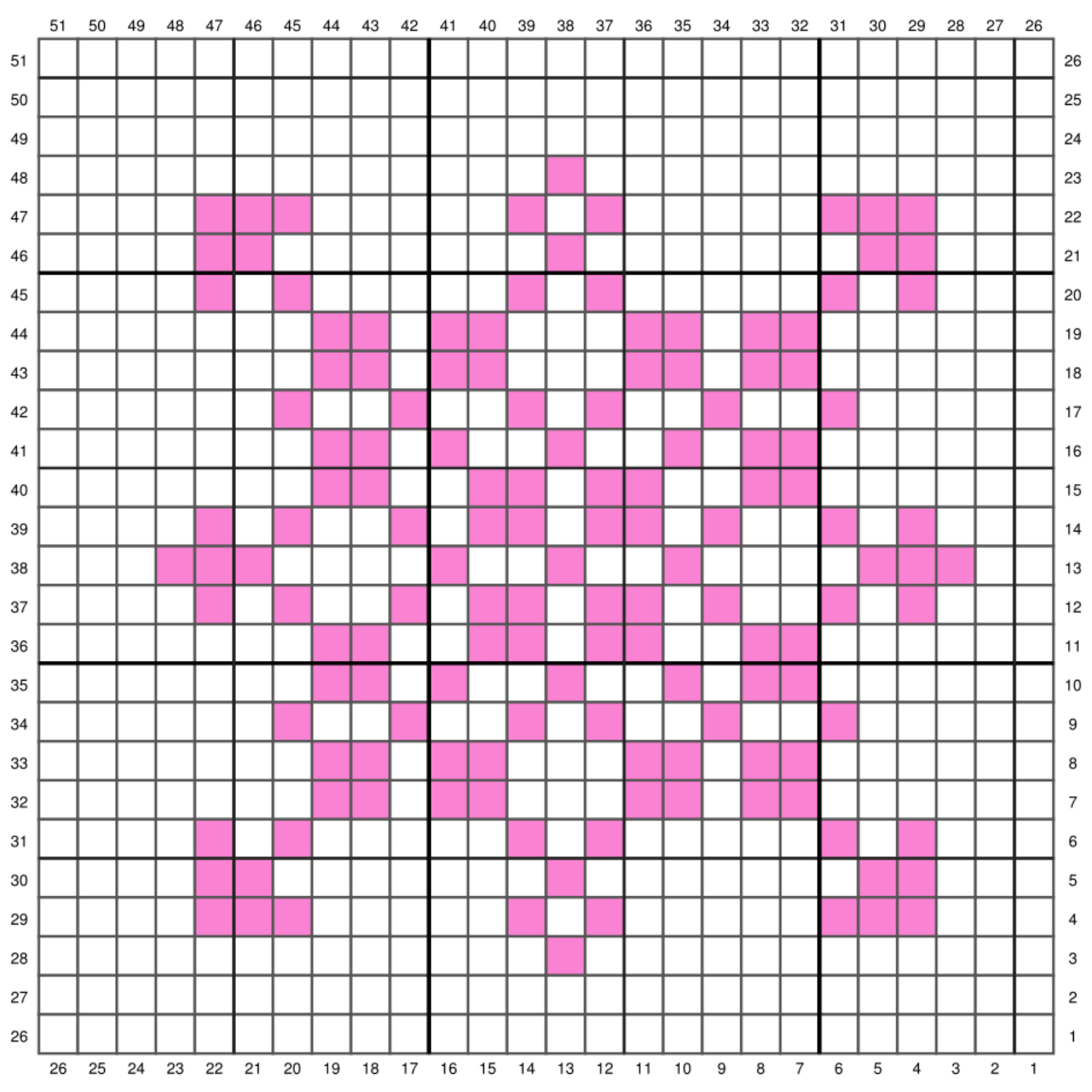## **Snowflake by Sandy Walker**

**I made this with white snowflakes and a blue background. The chart has pink flakes and a white background (which is also cute).** 

- $\leftarrow$  Row 1 [RS]: White
- $\rightarrow$  Row 2 [WS]: (White) x 2
- $\leftarrow$  Row 3 [RS]: (White) x 3
- $\rightarrow$  Row 4 [WS]: (White) x 4
- $\leftarrow$  Row 5 [RS]: (White) x 5
- $\rightarrow$  Row 6 [WS]: (White) x 6
- $\leftarrow$  Row 7 [RS]: (White) x 3, Plnk, (White) x 3
- $\rightarrow$  Row 8 [WS]: (White) x 3, (Plnk) x 2, (White) x 3
- $\leftarrow$  Row 9 [RS]: (White) x 3, (Plnk) x 3, (White) x 3
- $\rightarrow$  Row 10 [WS]: (White) x 10
- $\leftarrow$  Row 11 [RS]: (White) x 5, Plnk, (White) x 5
- $\rightarrow$  Row 12 [WS]: (White) x 12
- $\leftarrow$  Row 13 [RS]: (White) x 6, Plnk, (White) x 6
- $\rightarrow$  Row 14 [WS]: (White) x 6, (Plnk) x 3, (White) x 5
- $\leftarrow$  Row 15 [RS]: (White) x 2, (Plnk) x 2, (White) x 3, Plnk, (White) x 3, (Plnk) x 2, (White) x 2
- $\rightarrow$  Row 16 [WS]: (White) x 6, Plnk, (White) x 2, Plnk, (White) x 2, Plnk, (White) x 3
- $\leftarrow$  Row 17 [RS]: (White) x 3, (Plnk) x 11, (White) x 3
- $\rightarrow$  Row 18 [WS]: (White) x 7, Plnk, (White) x 2, Plnk, (White) x 7
- ← Row 19 [RS]: (White) x 5, Plnk, (White) x 3, Plnk, (White) x 3, Plnk, (White) x 5
- $\rightarrow$  Row 20 [WS]: (White) x 8, Plnk, (White) x 2, Plnk, (White) x 8
- $\leftarrow$  Row 21 [RS]: (White) x 6, Plnk, (White) x 3, Plnk, (White) x 3, Plnk, (White) x 6
- $\rightarrow$  Row 22 [WS]: (White) x 6, (Plnk) x 11, (White) x 5
- $\leftarrow$  Row 23 [RS]: (White) x 3, Plnk, (White) x 3, Plnk, (White) x 3, Plnk, (White) x 3, Plnk, (White) x 3, PInk, (White) x 3
- $\rightarrow$  Row 24 [WS]: (White) x 3, Plnk, (White) x 2, Plnk, (White) x 3, Plnk, (White) x 2, Plnk, (White) x 3, PInk, (White) x 2, PInk, (White) x 3
- $\leftarrow$  Row 25 [RS]: (White) x 3, (Plnk) x 19, (White) x 3
- $\rightarrow$  Row 26 [WS]: (White) x 4, Plnk, (White) x 2, Plnk, (White) x 3, Plnk, (White) x 2, Plnk, (White) x 3, PInk, (White) x 2, PInk, (White) x 4